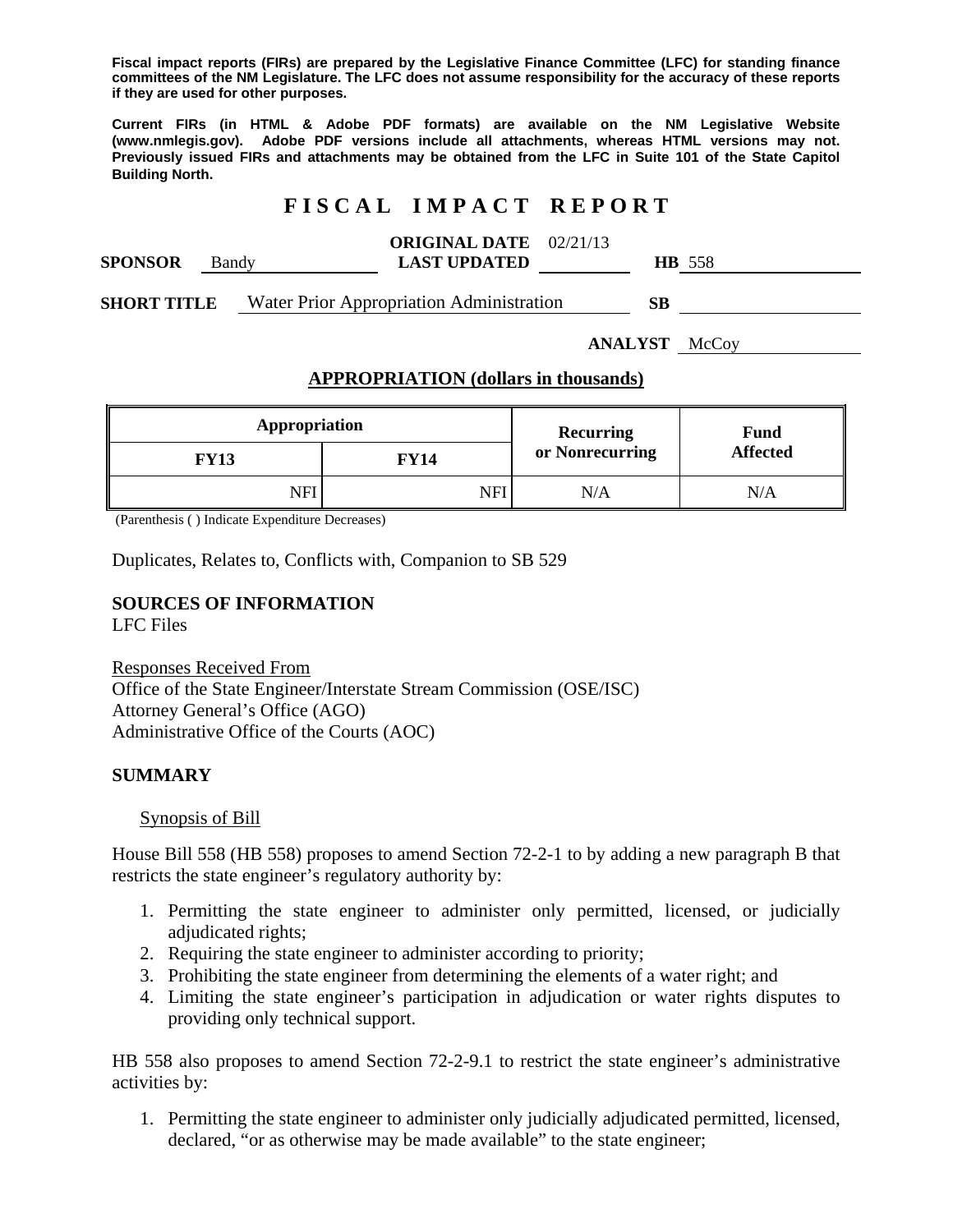- 2. Requiring the state engineer to avoid any diminishment of water rights and ensure water delivery in accordance with priority administration; and
- 3. Requiring that administrative rules developed to promote marketing and leasing of water rights comply with priority administration and continued adjudication of rights.

### **FISCAL IMPLICATIONS**

No Fiscal Impact.

### **SIGNIFICANT ISSUES**

According to the Attorney General's Office (AGO):

In 2003 the State of Texas was actively threatening to sue the State of New Mexico over the Rio Grande compact. In response to that threat, to allow the state to respond to that threat in a timely and effective manner, the Legislature enacted Section 72-2-9.1 recognizing "that the adjudication process is slow, the need for water administration is urgent, [and] compliance with interstate compacts is imperative....." The Legislature then went on to give the state engineer the authority and tools to meet the urgent need for water right administration in that statute. In 2013, Texas is in the process of suing New Mexico in the US Supreme Court. At the precise moment foreseen by the Legislature 10 years ago when "the need for water administration is urgent [and] compliance with interstate compacts is imperative" this bill seeks to take away the state engineer's urgently needed authority to modernize and expedite water rights administration to defend against litigation from Texas and would force him to rely on an adjudication process that the Legislature recognizes is too slow to meet these urgent needs. Enacting this bill will have a serious, negative impact on New Mexico's ability to defend itself effectively. Moreover, when the state's legal resources should be focused on a defense against Texas, the state will be forced to engage in an unnecessary repeat of years of intra-state litigation regarding the state engineer's authority. All of this would put New Mexico at a serious disadvantage.

The Administrative Office of the Courts (AOC) notes the following:

Section 72-2-9.1 was enacted in 2003 for the purpose of directing the state engineer to develop regulations for "interim administration" of water rights, prior to completion of the judicial adjudication of all water rights in a particular basin. In response the state engineer developed active water resources management regulations (AWRM). AWRM, among other things, authorizes the state engineer to determine the elements of "administrable water rights" using a hierarchy of the best available evidence, as listed below starting with the best evidence:

- (A) a final decree from an adjudication
- (B) a subfile order from an adjudication
- (C) an offer of judgment from an adjudication
- (D) a hydrographic survey
- (E) a license issued by the State Engineer
- (F) a permit issued by the State Engineer
- (G) a determination by the State Engineer using "the best available evidence" of historic, beneficial use.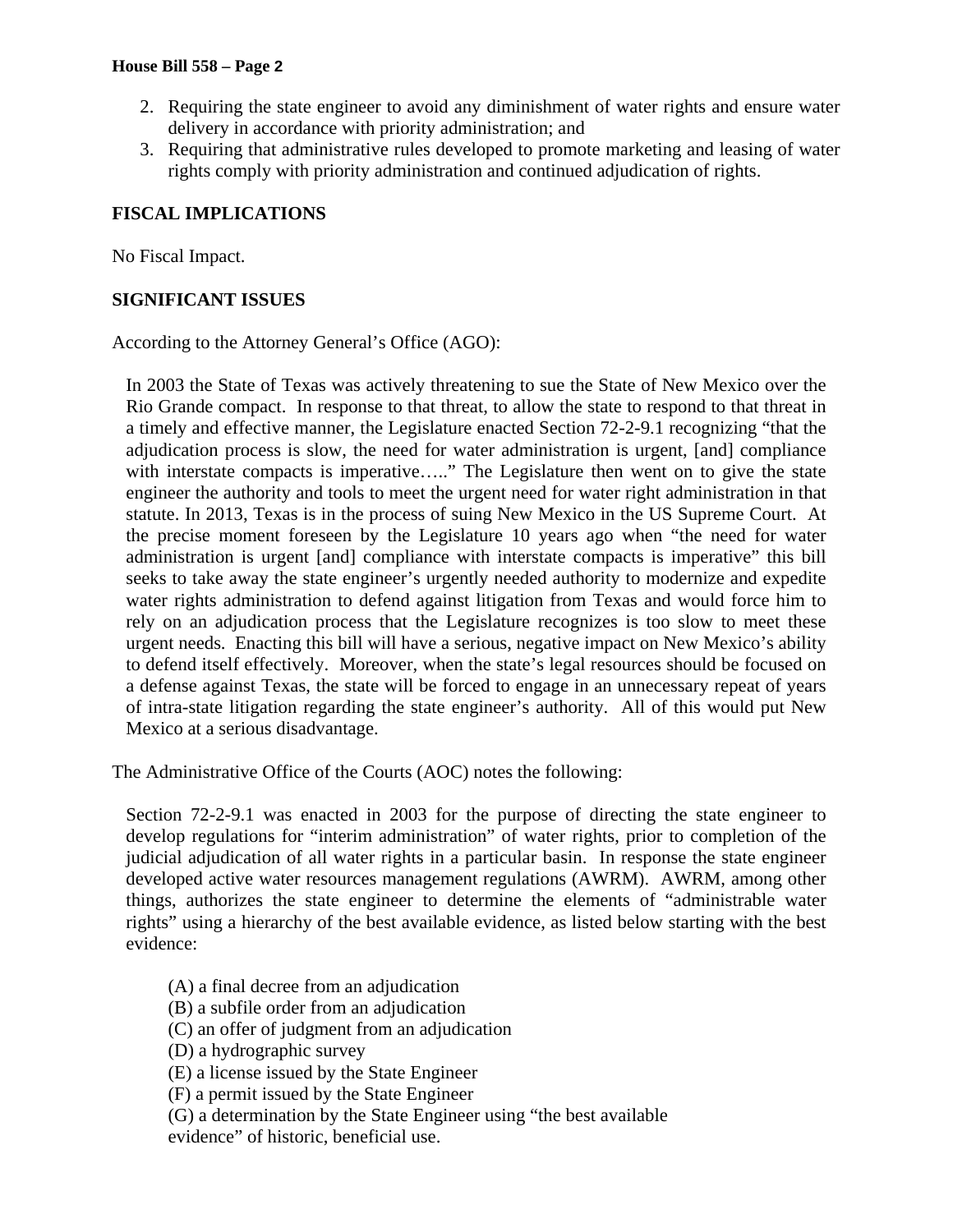The elements of a water right typically include the place of use, point of diversion, purpose of use, priority date, ownership, and quantity. The constitutionality of Section 72-2-9.1 and the AWRM regulations were challenged, and the New Mexico Supreme Court determined that the state engineer has the constitutional authority to promulgate AWRM and to determine and enforce priorities using the hierarchy stated above, prior to completion of an adjudication. *Tri-State Gen. & Trans. Ass'n., Inc. v. D'Antonio*, 2012-NMSC-039.

According to the Office of the State Engineer/Interstate Stream Commission (OSE/ISC):

HB 558 conflates water rights and water throughout. This lack of precision obscures the intent of much of this bill, which is likely to lead to conflict and litigation over its interpretation.

On page 2, regarding amendments to Section 72-2-1: The new section (lines 5-17) begins with the phrase "The state engineer shall only have the authority to administer water...." However, other statutes grant the state engineer other authority: to issue permits and licenses, to undertake hydrographic surveys, to inspect dams, to appoint hearing examiners, to request adjudication suits, etc. This first sentence limits the state engineer's administrative authority to water rights that are defined by permits, licenses or adjudication decrees. This authority would be significantly narrower than the state engineer's current authority to administer any water rights according to the best information available. (See Amendments to 72-2-9.1 below)

The statement that state engineer may exercise authority only "in a manner consistent with the doctrine of prior appropriation under the constitution of New Mexico" merely restates existing law and is superfluous. The statement that the state engineer has "no adjudicatory authority to determine or alter" water rights restates existing law and is superfluous.

The statement that the "state engineer shall not use the state engineer's authority to extinguish a water right…" except through appropriate legal procedures implies that the state engineer has such authority to extinguish water rights without a legal proceeding. This is the current state of the law and is superfluous.

Because the state engineer's authority is limited by statute to matters concerning water, the statement that the state engineer and state engineer employees "shall only provide technical support in disputes concerning" water could be interpreted as a restatement of existing law, or it could be interpreted to remove the state engineer's authority to be proactive in the absence of a dispute, such as actions taken under his statutory authority to initiate legal proceedings and take enforcement actions for illegal use of water. It could be interpreted to remove the state engineer authority to employ attorneys and a human resources department.

On page 3, regarding amendments to Section 72-2-9.1: The state engineer's authority under this law, enacted in 2003, was promptly challenged in court and has been under challenge until the New Mexico Supreme Court issued its decision on this law in November, 2012. As interpreted by the New Mexico Supreme Court, this law granted the state engineer new authority to administer water rights based on the best information available, including adjudication decrees, licenses, permits, declarations, hydrographic surveys, and other information. HB 558 amends this section such that it is unclear whether or how the state engineer's authority is changed.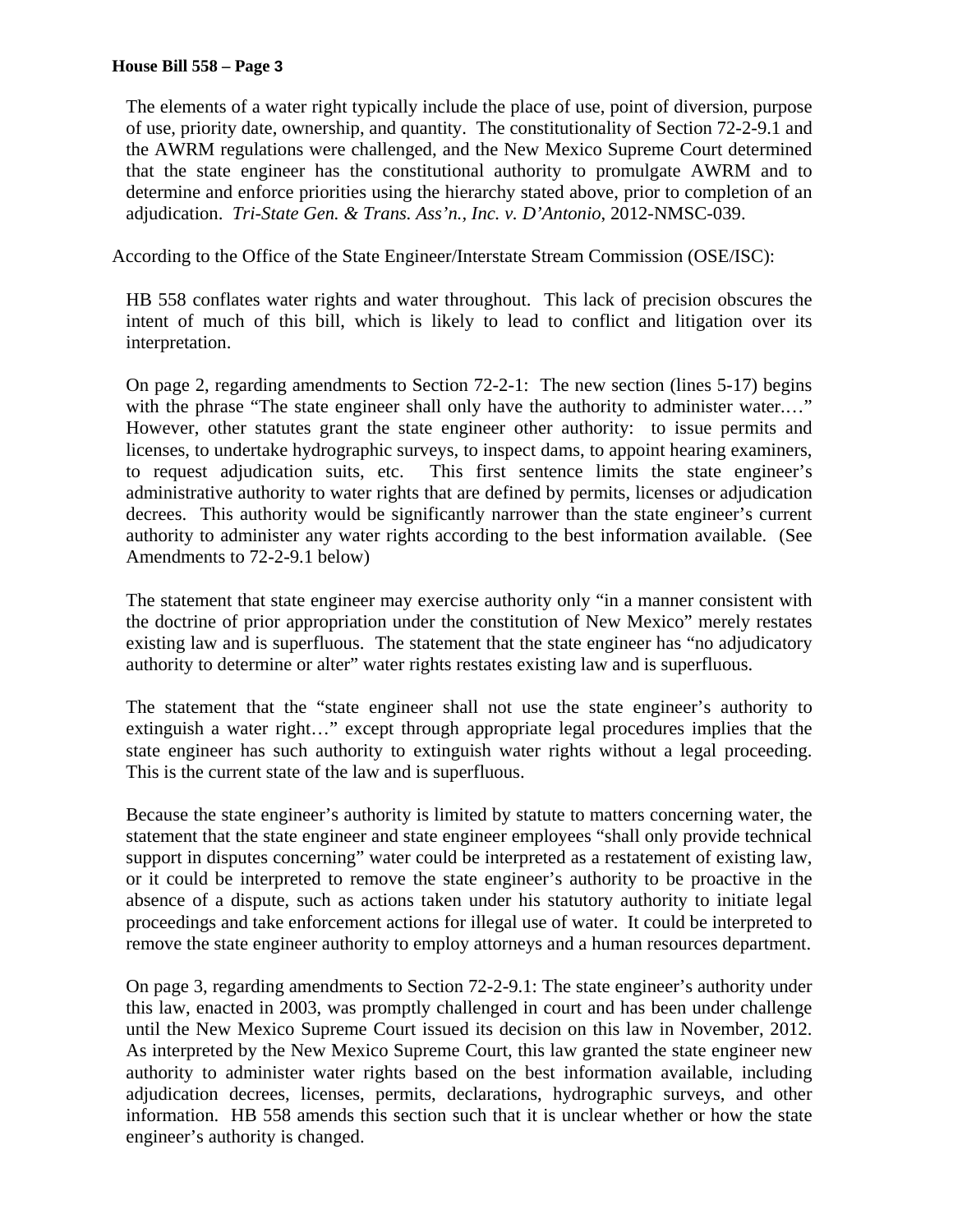Amendments to subsection A change what "The legislature recognizes…," but do not clearly change the state engineer's authority under this section.

Amendments to subsection B change the directive to the state engineer from creating "no impairment of water rights" to creating "no diminishment of water rights." "Impairment" is a term of art in water law that is well defined and well understood. "Diminishment" is not. It is not clear how any water right could be diminished by an state engineer rule. Subsection B is also substitutes the phrase "deliver according to priority" for the existing phrase "enforce priorities." The new phrase appears to be a less precise way of saying the same thing: that under the state engineer's new rules, priority shall remain the element that determines which water rights are curtailed so that others may be fully exercised. However, the state engineer does not deliver water. The state engineer does enforce priorities. The effect of adding the modifier "net" to the word "depletions" (line 20) is uncertain without a definition of "gross depletions." In either case, the meaning and purpose of subsection B (3) has never been clear or meaningful.

The amendment to subsection C changes its meaning entirely. The existing language directed the state engineer, in adopting rules for leasing water, to focus on geographical areas that have been subject to priority administration. The amendment removes the focus on those areas and changes the directive to adopting rules for leasing "in accordance with priority administration and adjudication." Any state engineer rules not "in accordance" with adjudication and priority administration would be unconstitutional anyway.

## **PERFORMANCE IMPLICATIONS**

According to the OSE/ISC, HB 558 could bring adjudications to a halt, could make allocation of water impossible, and could create years of new litigation after the nine plus years of litigation it took to clarify the statute as originally enacted in 2003.

### **ADMINISTRATIVE IMPLICATIONS**

According to the AGO, the attorney general will be forced to engage in unnecessary litigation which will take away from the legal resources that need to be focused on litigation from Texas.

The OSE/ISC notes, this bill might place many water rights outside the state engineer's administrative authority, increasing the likelihood of the unregulated taking of water.

## **CONFLICT, DUPLICATION, COMPANIONSHIP, RELATIONSHIP**

HB 558 is a duplicate of SB 529.

### **OTHER SUBSTANTIVE ISSUES**

The AOC notes, litigation concerning the constitutionality of Section 72-2-9.1, and of the AWRM regulations developed pursuant to Section 72-2-9.1, lasted for nearly eight years prior to the November, 2012 opinion issued by the New Mexico Supreme Court. Due to the potential ambiguities described above, enactment of the bill as drafted may result in further litigation to clarify the authority and duties of the state engineer.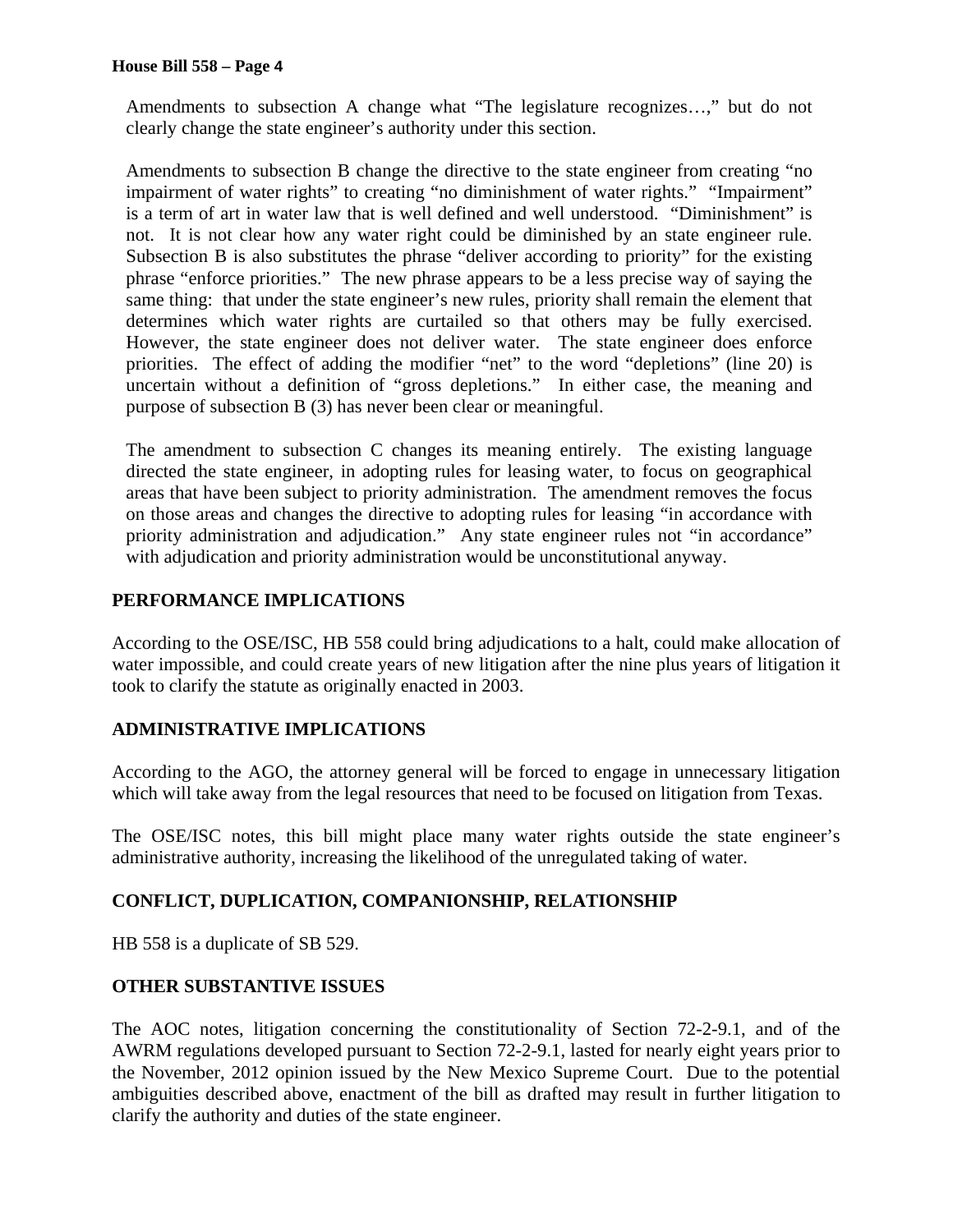### **WHAT WILL BE THE CONSEQUENCES OF NOT ENACTING THIS BILL**

According to the AGO, not enacting this bill will maintain New Mexico's ability to defend itself against legal threats from Texas.

#### **AMENDMENTS**

The AOC recommends the following amendments to Section 72-2-1:

- 1. "The state engineer shall only have the authority to administer water that is either the subject of permits and licenses issued by the Office of the State Engineer or adjudicated by a court in a manner consistent with the doctrine of prior appropriation under the constitution of New Mexico." Potential issues:
- This statement, which restricts the state engineer to administer only pursuant to adjudicated rights, permitted rights, and licensed rights conflicts with the proposed amendment in Section 72-2-9.1(A), which allows the state engineer to administer adjudicated rights, licensed rights, permitted rights, declared rights, and rights "as otherwise may be made available to the state engineer." The scope of administrable rights under Section 72-2-9.1(A), as it is currently enacted and in the amendment, is significantly more broad.
- The term "adjudicated" should be more specifically defined. In many adjudications, rights are first partially adjudicated during a "subfile" phase as between the State of New Mexico and the individual claimant, and then finally adjudicated following the inter se phase, where all claimants have the opportunity to object to other rights. Only after all objections are resolved is a final decree issued and the rights are considered finally adjudicated.
- This amendment appears to foreclose interim administration in areas where no permits, licenses, or adjudicated rights exist.
- 2. "The state engineer shall have no adjudicatory authority to determine or alter the legal elements of a water right." Potential issue:
- The state engineer determines and conditions the elements of a water right regularly in the course of the state engineer's statutory duties. As stated in Tri-State Generation v. D'Antonio, 2011-NMCA-015,  $\P$ [11-13 (overruled on other grounds by Tri-State Gen. & Trans. Ass'n., Inc. v. D'Antonio, 2012-NMSC-039):

"To be sure, this statutory authority enables the State Engineer to determine certain elements of water rights as part of this supervision. See, e.g., 19.26.2.7(EE) NMAC (1/31/2005) (defining in the rules and regulations governing the appropriation and use of surface waters "[w]ater right" as the "legal right to appropriate water for a specific beneficial use" and stating that the "elements of a water right generally include owner, point of diversion, place of use, purpose of use, priority date, amount of water, periods of use, and any other element necessary to describe the right").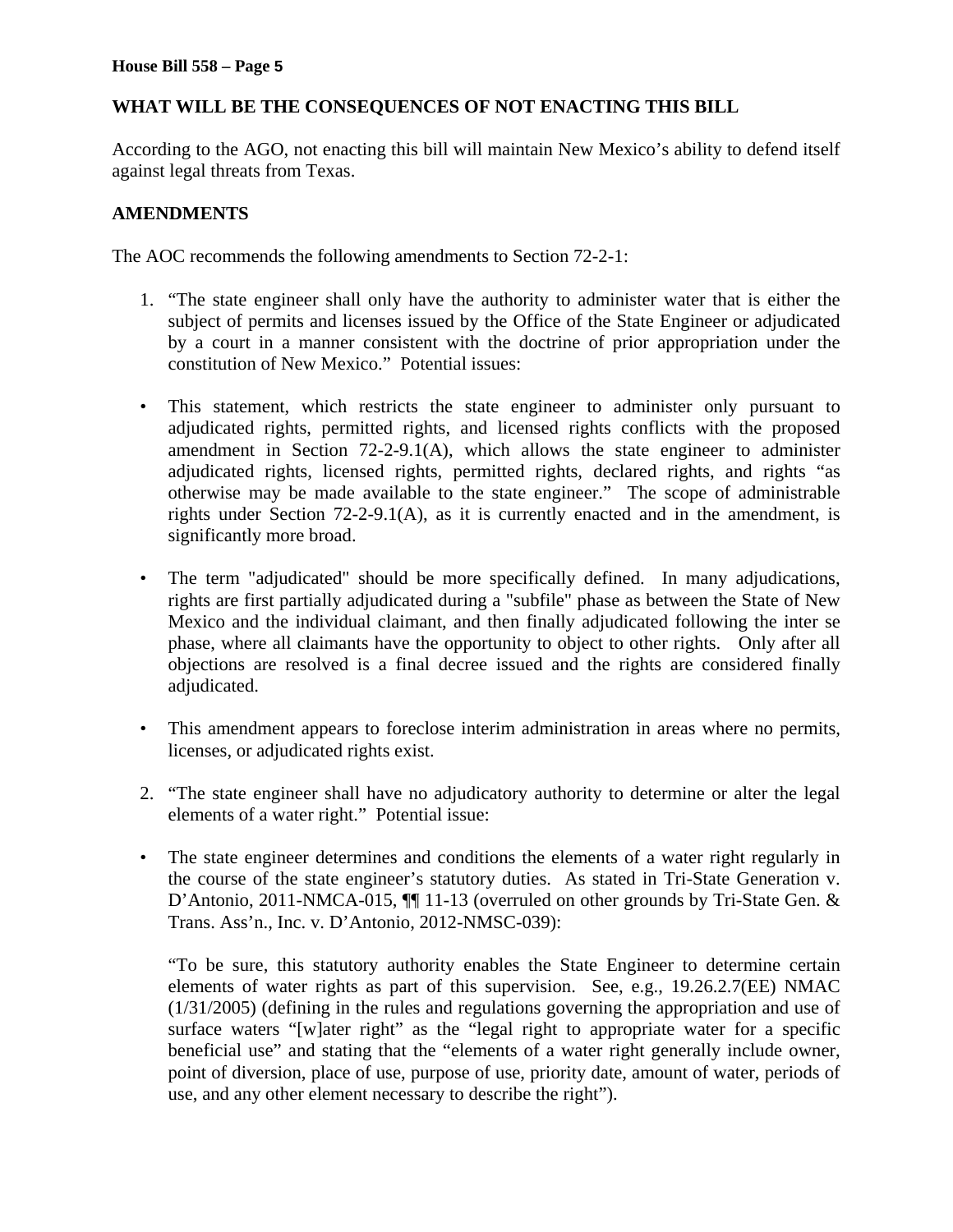Additionally, permits and licenses by necessity identify usage elements. See, e.g., NMSA 1978, §§ 72-5-18 (1969) (amended 2007), 72-12-3(E) (2001); 72-5-1, -6, -7, -13. They also incorporate a priority date. See NMSA 1978, § 72-5-3 (1941). The licensing, permitting, transfer, and forfeiture statutes also, as we have stated, require the State Engineer to evaluate factors such as beneficial use, availability of unappropriated water, and impairment of existing rights.

In order to evaluate beneficial use, the State Engineer must assess the quantity, place of use, and purpose to which water has actually been applied. See State ex rel. Martinez v. McDermett, 120 N.M. 327, 330, 901 P.2d 745, 748 (Ct. App. 1995) ("Beneficial use has been defined as the use of such water as may be necessary for some useful and beneficial purpose in connection with the land from which it is taken. The concept requires actual use for some purpose that is socially accepted as beneficial." (internal quotation marks and citation omitted))."

- 3. "The state engineer and the employees of the Office of the State Engineer shall only provide technical support in disputes concerning or adjudicating the waters of the state." Potential issues:
- The amendment is ambiguous, possibly meaning either (a) that the state engineer's technical support is available only in the case of an adjudication or water dispute, or (b) in the case of an adjudication or dispute, the state engineer's participation is limited to providing technical information.
- The State of New Mexico is the plaintiff in state and federal court water rights adjudications. Currently, assistant attorneys general represent the State of New Mexico in the adjudications, and litigate disputed factual and legal issues before the courts. The assistant AG's work out of the state engineer offices and coordinate closely with state engineer technical staff. If interpreted to affect the assistant attorneys general representation of the state in the adjudications, this amendment will effectively halt the current progress of adjudications.
- The amendment should clarify what constitutes a dispute, including defining the parties involved.
- The amendment should also clarify who the state engineer's technical support is intended for, and whether the state engineer's hydrographic survey work is included in "technical support".
- This amendment may be interpreted to remove the state engineer from its legal role during the administrative hearings process.

The AOC recommends the following amendments to Section 72-2-9.1:

- 1. "…the state engineer shall administer water rights in accordance with the water right priorities adjudicated, licensed, permitted, declared or as otherwise may be made available to the state engineer." Potential issues:
- The scope of administrable rights under Section 72-2-9.1(A) is significantly more broad than under Section 72-2-1 above, which restricts the state engineer to administer only pursuant adjudicated rights, permitted rights, and licensed rights.